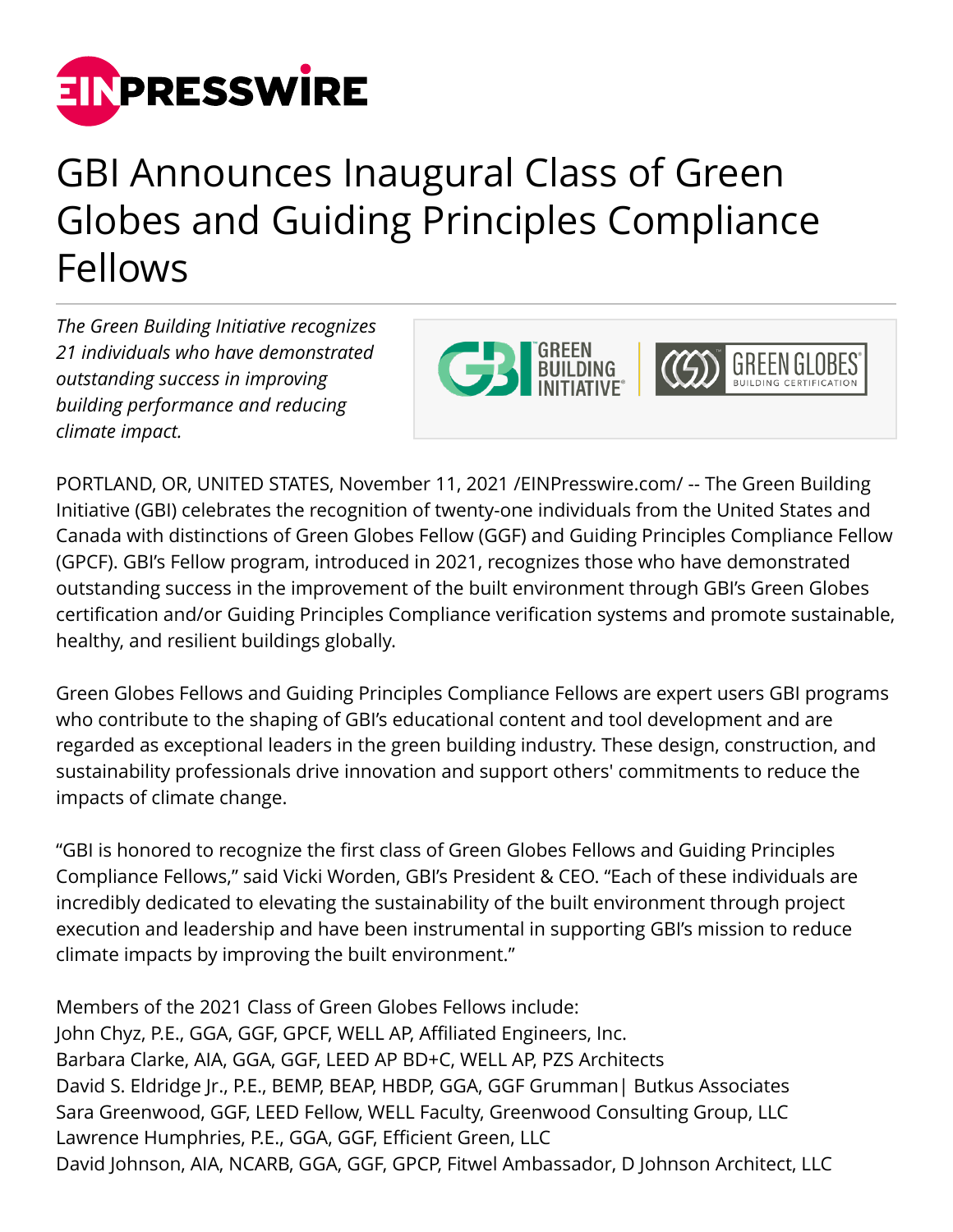Gary Keclik, AIA, CSI, GGA, GGF, LEED AP, Keclik Associates, Ltd John Lister, AIA, GGF, LEED AP, JL Architects

Donald Martin, AIA, GGA, GGF, GPCF, NCARB, BECxP, CxA+BE, LEED AP BD+C / ID+C / O+M, CGP, Fitwel Ambassador, NGBS Green Verifier, MARSTON design studio Rebecca Mirsky, PhD, P.E., GGA, GGF, GPCP, Marigold Metrics, LLC Rich Mitchell, AIA, GGA, GGF, NCARB, Mitchell Architectural Consulting, LLC Raymond Reynoso, GGF, LEED AP, Ernst & Young LLP Jane Rohde, AIA, GGF, FIIDA, ASID, ACHA, CHID, GGA-EB, LEED AP BD+C, JSR Associates, Inc. Mark Russell, PhD, P.E., GPCA, GGA, GGF, GPCF, Wise Built LLC Charlie Saville, GGF, LEED AP, Fitwel Ambassador, Living Future Institute Ambassador, Salas O'Brien Paul Shafer, AIA, GGA, GGF, LEED BD+C, Edificycle Gordon Shymko, P.E., GGA, GGF, LEED AP BD+C, G.F. Shymko & Associates Inc. Jiri Skopek, GGA, GGF, AA Dip., OAA, MCIP, RIBA, LEED GA, 2030 Districts Network & Smart Buildings SuperCluster (SBSC) Micheal Smith, P.E., CxA, GGA, GGF, NEBB RCx CP, Merrick & Company David Stewart, MS P. Eng., GGF, LEED AP, David C. Stewart & Associates Inc. Eric Truelove, P.E., GGA, GGF, LEED AP BD+C, Green Building Resources, LLC

Members of the 2021 Class of Guiding Principles Compliance Fellows include: John Chyz, P.E., GGA, GGF, GPCF, WELL AP, Affiliated Engineers, Inc. Donald Martin, AIA, GGA, GGF, GPCF, NCARB, BECxP, CxA+BE, LEED AP BD+C / ID+C / O+M, CGP, Fitwel Ambassador, NGBS Green Verifier, MARSTON design studio Mark Russell, PhD, P.E., GPCA, GGA, GGF, GPCF, Wise Built LLC

Green Globes and Guiding Principles Compliance Fellows maintain a valid Green Globes Professional (GGP) or Guiding Principles Compliance Professional (GPCP) credential, have completed at least 10 Guiding Principles Compliance projects or 10 Green Globes certifications, have volunteered 10 or more hours on a GBI committee or have conducted 5 external presentations on the subject, and have completed the application and provided three sponsor testimonials to attest to the quality of work provided.

GBI is now accepting applications for the Green Globes and Guiding Principles Compliance Fellow Class of 2022. Those interested can review program requirements and access the application at <https://thegbi.org/professional-certification/ggf-gpcf/>.

Applications received prior to May 31 will be eligible for the Class of 2022.

About GBI

GBI is a nonprofit organization and American National Standards Institute (ANSI) Accredited Standards Developer dedicated to improving building performance and reducing climate

\_\_\_\_\_\_\_\_\_\_\_\_\_\_\_\_\_\_\_\_\_\_\_\_\_\_\_\_\_\_\_\_\_\_\_\_\_\_\_\_\_\_\_\_\_\_\_\_\_\_\_\_\_\_\_\_\_\_\_\_\_\_\_\_\_\_\_\_\_\_\_\_\_\_\_\_\_\_\_\_\_\_\_\_\_\_\_\_\_\_\_\_\_\_\_\_\_\_